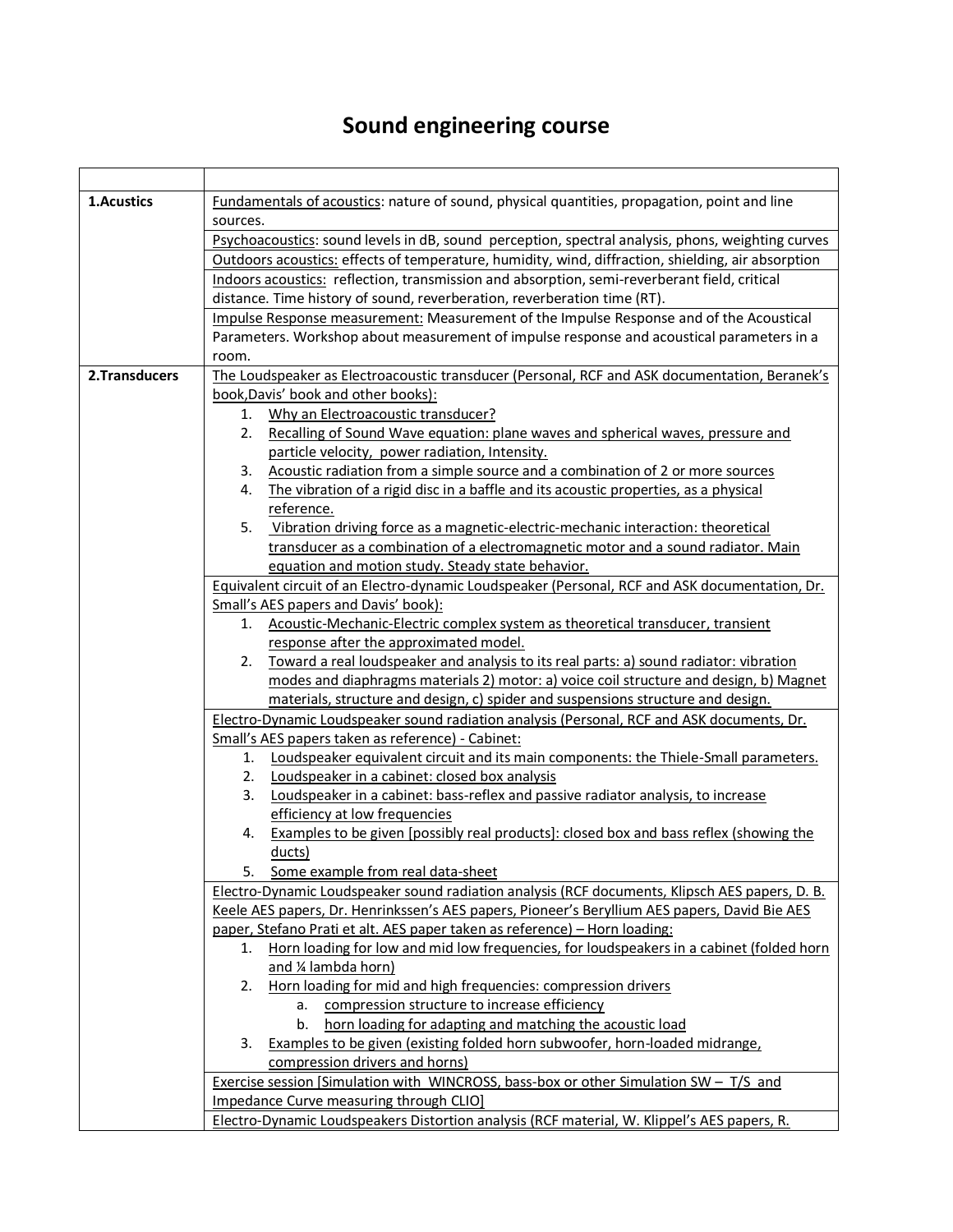|                | Vaucher AES paper)                                                                                                                                                                  |
|----------------|-------------------------------------------------------------------------------------------------------------------------------------------------------------------------------------|
|                | <b>Distortion types</b><br>1.                                                                                                                                                       |
|                | 2.<br>Main Distortion Causes analysis                                                                                                                                               |
|                | 3.<br>Countermeasures against distortion: passive and active approaches                                                                                                             |
|                | Loudspeakers measuring and characterization techniques (RCF, ASK material and M. Gander's                                                                                           |
|                | AES papers)                                                                                                                                                                         |
|                | 1.<br>Anechoic room measurements                                                                                                                                                    |
|                | 2.<br>Impedance measurements                                                                                                                                                        |
|                | 3.<br>Power handling                                                                                                                                                                |
|                | Data-sheet reading example<br>4.                                                                                                                                                    |
|                | Loudspeaker systems: topologies, materials and technologies; multi-way systems and cross-                                                                                           |
|                | overs.                                                                                                                                                                              |
|                | Loudspeaker systems: cabinets, directivity and radiation diagrams; loudspeaker arrays.                                                                                              |
| 3. Electronics | Introduction: electronic systems; analog and digital signals.                                                                                                                       |
|                | Circuit analysis basic: Kirchoff and Ohm laws; Thevenin theorem, frequency response.                                                                                                |
|                | Amplifier: linear amplifier basic concepts.                                                                                                                                         |
|                | Signal amplifiers: operational amplifiers.                                                                                                                                          |
|                | Filters: passive analog filters; active filters;                                                                                                                                    |
|                | Signal amplifiers: MOSFET, common source and source follower topologies.                                                                                                            |
|                | Signal amplifier topologies: common source, source follower.                                                                                                                        |
|                | Power amplifiers basics: efficiency, distortion, matching, feedback stability and compensation.                                                                                     |
|                | Linear versus switching amplification and basic scheme of a class D amplifier: power losses<br>considerations, PWM modulation, dead time insertion. No ideality that introduce THD. |
|                | Audio switching topologies: half bridge and full bridge, other Amplifier classes, series and                                                                                        |
|                | parallel hybrid amplifier. Advantages and disadvantages.                                                                                                                            |
|                | Class D amplifier control. Open loop and closed loop operations. Voltage and current feedback.                                                                                      |
|                | Self-oscillating class-D power amplifiers. Output filter considerations. Brief EMI consideration.                                                                                   |
|                | New trends in audio amplification: multilevel solutions, sigma-delta modulation. Examples of                                                                                        |
|                | voltage/current waveforms of different kind of switching audio amplifiers.                                                                                                          |
|                | DSP Fundamentals 1: Discrete-Time signal & systems, Linear time-invariant (LTI) systems and                                                                                         |
|                | linear convolution, LTI systems properties, Linear constant-coefficient difference equations,                                                                                       |
|                | Frequency-domain representation of discrete time signals & systems.                                                                                                                 |
|                | DSP Fundamentals 2: Representation of sequences by Fourier Transforms (DTFT), The z-                                                                                                |
|                | Transform, Transform Analysis of LTI Systems Sampling of continuous-time signal                                                                                                     |
|                | DSP Fundamentals 3: Structure for Discrete-Time Systems, The discrete Fourier series, The                                                                                           |
|                | discrete Fourier transform                                                                                                                                                          |
|                | Fourier Analysis Using the DFT                                                                                                                                                      |
|                | DSP Fundamentals 4: Discrete-Time Filter Design techniques, Discrete-Time Filter Design from                                                                                        |
|                | Continuous-Time Filters, Impulse invariance, Bilinear transformation, Audio filtering, A/D and D/A                                                                                  |
|                | Conversion, Finite Precision Numerical Effects                                                                                                                                      |
|                |                                                                                                                                                                                     |
|                | Audio Effects: IIR/FIR Comb filters, Delay lines/effects, Nonlinear processing(Range compressor)                                                                                    |
|                | Digital Signal Processors: Internal Architecture. Commercial DSP. Fixed vs floating architecture.                                                                                   |
|                | Commercial A/D and D/A: how to choose and how to read a datasheet. Sample vs block                                                                                                  |
|                | processing                                                                                                                                                                          |
|                | A real case: realization of some digital effects on a real DSP.                                                                                                                     |
| 4.Sound        | Sound Reinforcement System design, Line array :<br>Line array as an integration from the multy way system concept and multiple source                                               |
| systems        | 1.<br>directivity control.                                                                                                                                                          |
|                | Equalization, total gain of the system, audio chain.<br>2.                                                                                                                          |
|                | Line array system example. Speaker Lab software is used to re-design the Array from the acoustic                                                                                    |
|                | baloon measurements of the single loudspeakers, EQ curves and delays, geometry positioning of                                                                                       |
|                | the single components relative to the array, directivity control with dsp. Exploring different                                                                                      |
|                |                                                                                                                                                                                     |